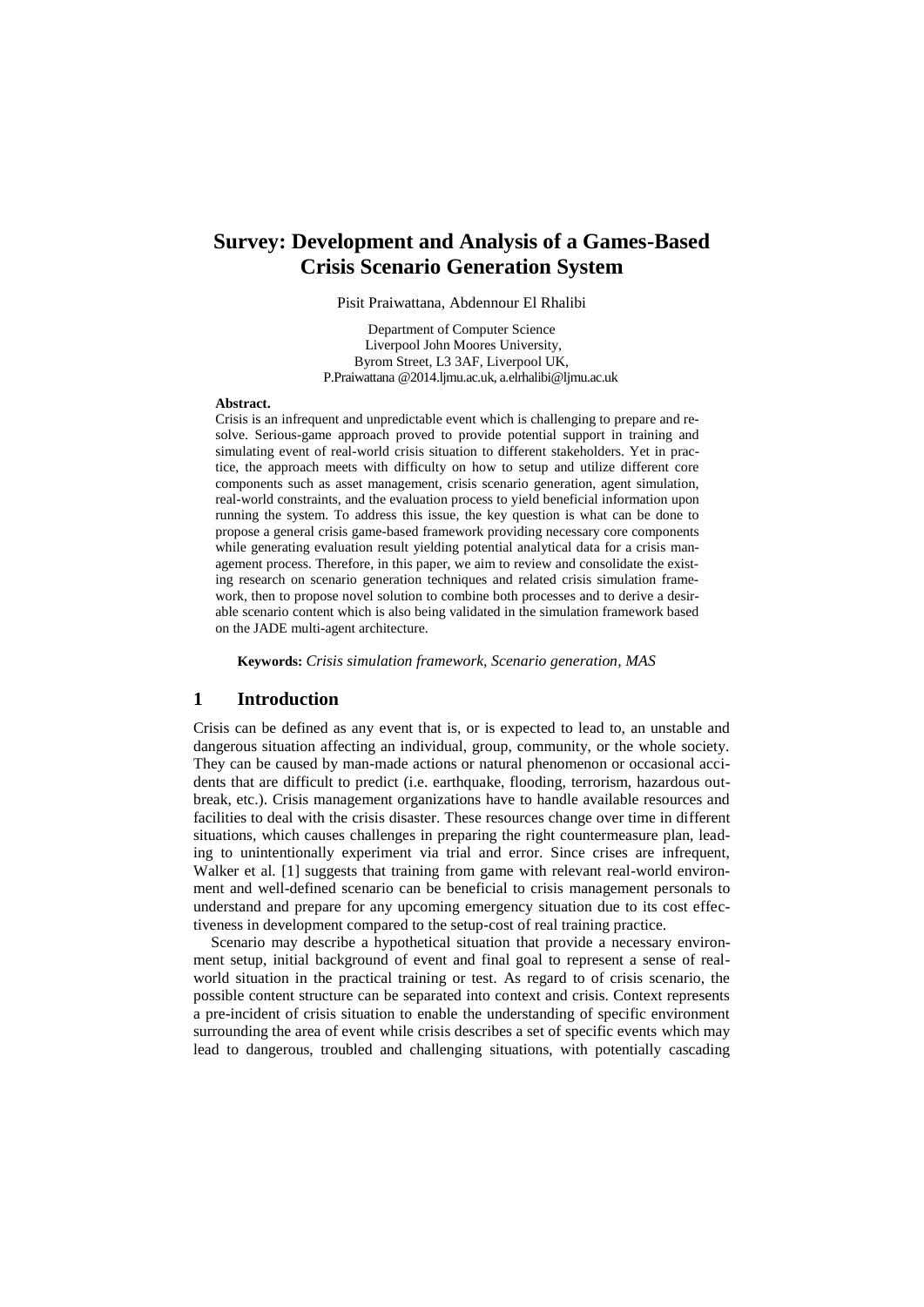effects. To test possible response, the script usually includes unpredictable or probabilistic chain of events that are out of control of any player.

Regarding the gaming technology, the advancement of widely accessible game engine systems such as Unity3D, Ogre3D, Unreal Engine and other related game development tools have improved the pipeline of game development where they reduce the barrier to entry for small team of developers to make games. Subsequently, increase in accessibility to game development application has encouraged many government departments and scientific organizations to apply game as a tool for nonentertainment purposes aiming to provide a mean to give learning experience using gameplay mechanisms such as visualization, interaction, competition, reward system, immersiveness, and so on. Zyda [2] introduced a classification of terms for edutainment game as serious game. By considering the field of crisis management and disaster planning, serious game offers great potential to address the visualization, interaction, communication and assessment of good practice via continuously improving user interface and environment simulation because of the fact that crisis is infrequent and infeasible to be fully demonstrated and experienced within the real world.

Although it is very common that modern serious games stay focus on generating an engaging experience of real crisis situation, developing of the crisis simulation framework for training or decision support system does require a plausible scenario which is often directed from domain experts. This process is time-consuming and often lacks of benchmarks to evaluate the quality of each different unique scenario. Bad design scenario will often lead to unpractical solutions with waste of computing time and training resources. There are several systems which aim to procedurally generate the scenario for training and simulation purpose with a variety of techniques. However, the problem is that the scenario generation system usually is more specific to a dedicated single simulation engine and, thus, is difficult to redeploy on a different system.

The another purpose of representing a crisis situation into a scenario is to be deployed into a simulation system to help answer a question of what is the best possible emergency response regarding to available resource parameters and procedures. A possible solution to the crisis incident is sometimes being represented as a problem of resource allocation and the deployment of crisis manpower. To focus on the process of defining and evaluating a scenario, development of a framework that facilitates the generation of different possible crisis scenario script while simulating its emergency response based on available resources will provide more elaborate understanding of crisis situation and also give a preliminary assessment of crisis scenario and its corresponding plan. The result will be beneficial to the decision support system and to transferring into practical crisis training.

In this paper, we propose a review of existing scenario generation techniques and discuss the context of related crisis simulation systems highlighting the important features of crisis simulation framework. Finally, we propose the development of an interactive game-based crisis scenario simulation framework developed on top of open multi-agent toolkits such as JADE. The reminder of the paper is organized as follows: In section 2, we introduce some existing automated scenario generation systems; in section 3, we review on emergency training and simulation systems; in section 4, we discuss the important features of crisis simulation framework; in section 5,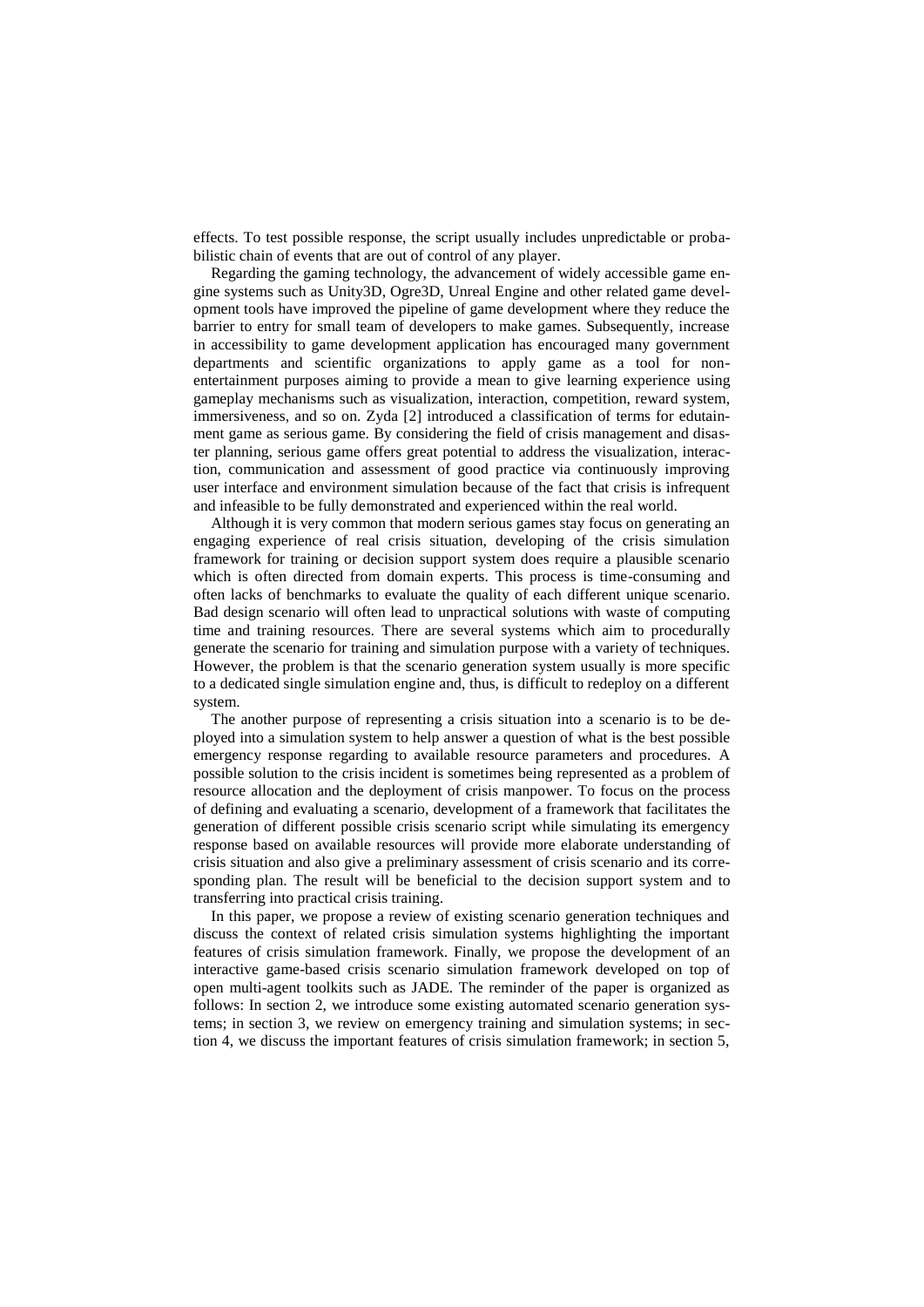we proposed our Crisis Scenario Generation System Framework Design; and, in section 6, we conclude the paper.

# **2 Automated Scenario Generation Systems**

Modern serious games do require a plausible scenario which is often directed from domain experts and it is a very time-consuming process. Automated scenario generation provides major benefits to the manual process by: 1) Content generation can quickly produce on demand scenario with setup and constraints; 2) Computergenerated scenario can be used to supplement human-based scenario quality. For Crisis Management domain, we initially focus on producing a sequence of crisis events while mainly considering: (1) resource management perspective; (2) stakeholder collaboration in solving an emergency situation.

Hullett and Mateas [3] apply a planning technique to generate a firefighter rescue training scenario in the collapsing building area. The system use HTNPlanner with building structure data as input while set a goal to create a situation that satisfy crisis final description, domain knowledge must be defined for planner to allow physical consistency and achieving better plausible result. As a result, the system generates a scenario by filling in content as a sequence of event or activities that are expected to occur and which usually manipulate world environment leading from initial state to the desired goal situation. The trainee is given a role and a set of specific skills to perform in the scenario. The variety of generated scenario is delivered in scale of small, medium and large world setting and it is argued to be better than random probabilistic distribution of element in case of fire situation, damage propagation, and comparable existing systems due to the provision of a domain knowledge consistency model. The main limitation of this system is that the work is tending to encounter a memory shortage during simulating the variation of levels in Medium and Large scale.

Grois et al. [4] developed a SceneGen algorithm for Navy DCTrain System using Noisy Bayesian Network (NOBNs) to search for key-event to satisfying scenario objective using data from knowledge-based in a form of belief network with a penalized likelihood and rejection test to discard non-plausible results. The process is aimed to provide offline-scenario generation. The authors also mention Case-based stochastic perturbation (CBSP) is used to acquire a seed scenario from experts then apply random distribution to manipulate more variation to the original which is likely to bring unreasonable or in-plausible result due to random nature without any testing for plausibility. ScenGen's strength lies in its ability to guarantee the "quality" of each and every scenario it generates through a carefully designed selection bias and it claims to be better in overall performance than Manual design by human subject matter experts (MDHE), Naïve random generation (NRG), and Case-based stochastic perturbation (CBSP) which produce lower-quality scenarios. It defines plausible quality by checking the occurrence of key events according to the desired learning objective. Some learning objective or key event can be occurred and added simultaneously at the same time step. The major drawback of this approach is to require a set of good base human generated scenario as a seed then manipulates them to obtain more variation in the automated results, and in addition the offline generation may lack efficien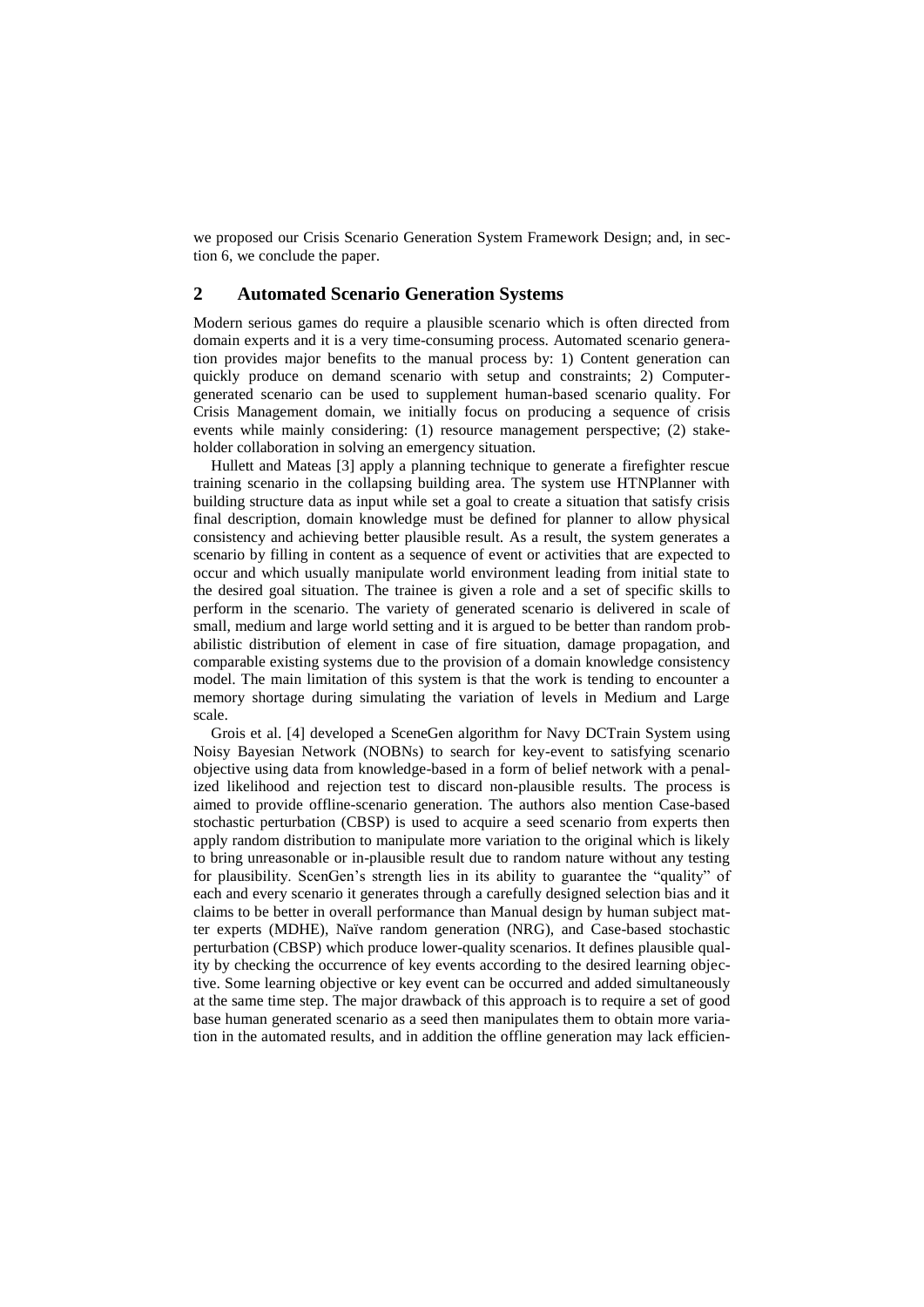cy in dynamic crisis simulation system when the setting is reflecting the complexity situation from real-world problem.

Martin et al. [5] proposed an automated scenario generation system which aims to be generic and applicable to any domain specific simulation system. The authors introduced a conceptual mapping approach which is based on 1) training objectives; 2) baseline scenario as a pre-defined ideal parameter scenario; and 3) scenario vignettes that is a complexity modification of scenario such as weather, light, and etc. The main objective and additional data such as weather condition (vignette) setting are composed in an XML file and generate the scenario variation using scripted functional Lsystem which are similar to shape grammar in procedural modelling but define the syntax rule to represent scenario elements. This system allows generic automated domain-independent scenario generation with different simulation framework. However, the disadvantage is that it requires extra work on developing a rule for FL-System but claimed that it is one-time requirement for new training domain and it is reusable in similar domain setting. The difficulty on generating a rule is also arguable.

Zook et al. [6] introduce a combinatorial optimization approach to scenario generation to deliver the requisite diversity and quality of scenarios while tailoring the scenarios to a particular learner's needs and abilities for military training in virtual environment which is opposite to the planning approach. The main scenario generation based is on a genetic algorithm to search for a best solution; reading in authorspecified domain knowledge, the details and the type of possible events and requirement in scenario, and constraint order on events. The process works by considering instant event template for the scenario at random location; Mutating the parameter of random chosen scenario; Applying cross-over operation, to create new sequence of events to improve the quality of scenario for the next iteration. The authors proposed evaluation in an interesting and effective way: 1) quality of solution at run-time; 2.) the diversity of scenario as function of running time, 3) performance of trainee and appropriateness of difficulty level when training on generated scenario. The result from their evaluation is to generate a unique scenario compared to planner generation approach, this technique based on a combinatorial optimization provides lowerquality solution initially, but explores multiple different regions in the solution space containing high-quality solutions and so refines multiple distinct scenario that meet provided learning objectives rather than explore variation on same high-quality scenario. In practice, planner is expected to yield a high-quality tailored scenario early and produce several scenarios of roughly equivalent quality that are very similar on a several high-quality scenario. The authors states the requirement of virtual technology for scenario training is vital to incorporates learner attributes and theoretically lead to more effective training as learner have greater opportunities to train more on relevant scenario. The major drawback is that the generation requires a predefined small element of events to be tailored into scenario and initial input of learner model for suitable evaluation fitness function for the genetic algorithm.

Different computational approaches have been proposed for scenario generation system. From the reviews, the combinatorial optimization search and planning techniques are efficient to produce a variety of quality scenario. The former is generic optimization approach working by evaluating a set of function to determine a necessary event elements of given scenario. It works best for a training aspect since these parameters such as scenario length, constrained sequence structure and a learner mod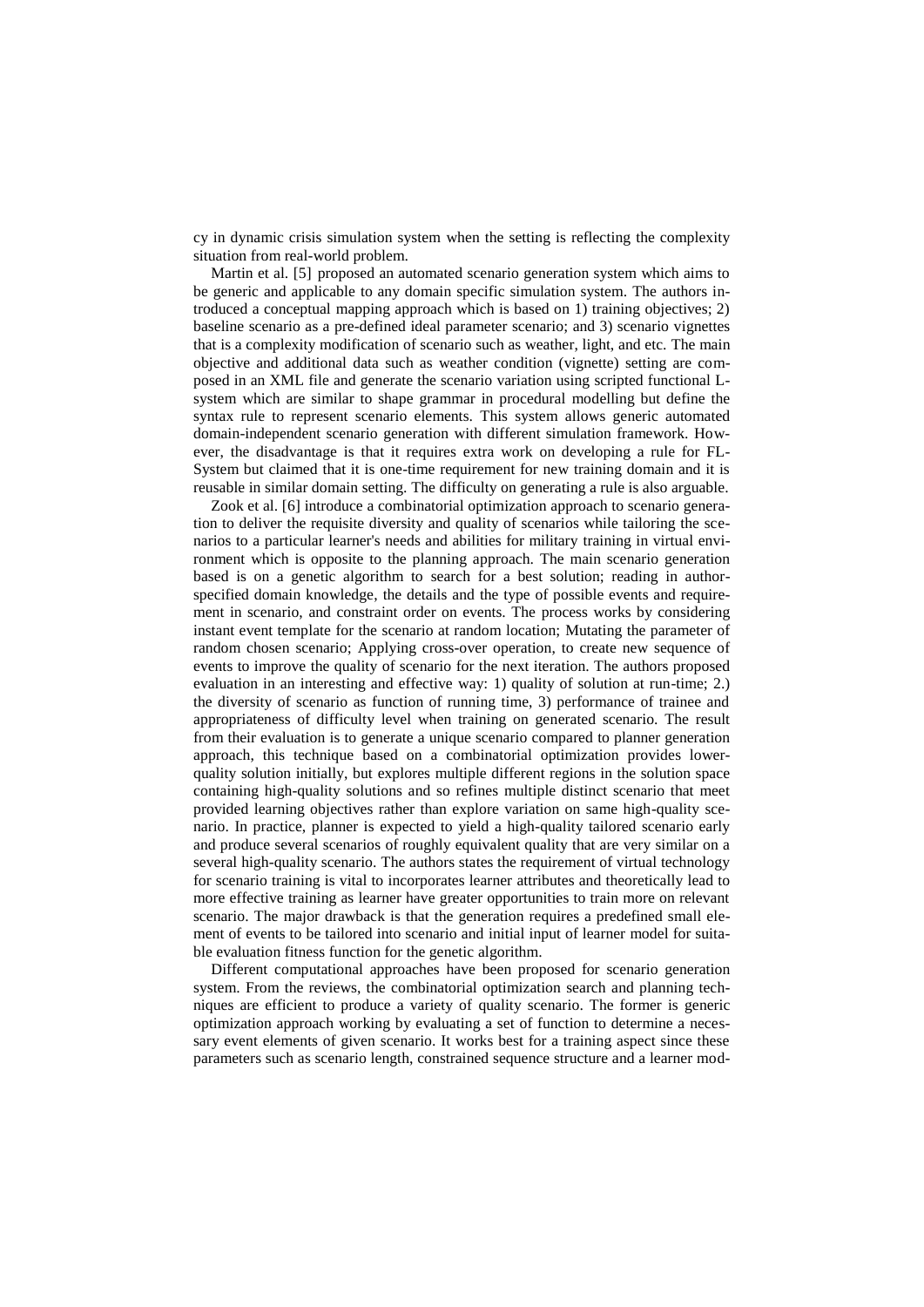el are available to achieve a relevant and distinct result each time; the latter is deploying a planner to fill in between different key events based on the event precondition and constraints. The planner approach is simpler to design and control since the knowledge representation is concise using a formal planning domain definition language such as PDDL. The lack of variation by using planner is still arguable since there are several example system in digital story telling generation successfully applying such a method to order a story priori based on given setting element of dramatic arc [7]. While the seed approaches which blended a human-created element and automated searching process seem to be more effective in generating high-quality result, the lack of variation and time-consuming aspect make this technique less preferable in representing a general crisis simulation framework. For a heuristic approach, the creating of scenario is formed by evaluating a subcomponent of scenario to the given heuristic function. The given subcomponent will be kept in a final scenario if it passed the threshold although this method seems to deliver an effective scenario, it is computing inefficient. For our framework, we will employ the planning approach due to its simplicity in design for knowledge representation of crisis scenario rather than developing a learner model.

In this section, we have reviewed some of the proposed techniques on scenario generation system. We will continue discussing the crisis training and simulation system in the section 3.

### **3 Crisis simulation systems**

Following the review of the work on crisis generation, we propose in this section to review the related works on crisis simulation system.

The appropriateness of computer simulation for crisis emergency response can be observed by its category of usage: 1) to provide experience for training and entertainment using: a) virtual equipment; b) gaming simulation; and c) combining a real system and simulation (to for e.g. enhance operational skill); 2) to perform experiments including education, understanding and decision support system (DSS) [8].

Agent-based simulation (ABS) has been used consistently with emergency response simulation due to the flexibility to model different situations with real-world complexity knowledge. An Agent is often considered as representation of human individual capable with a set of available skills involved in the domain, typically either civilian or rescuer, but sometimes it also represent non-human entity such as vehicles and building. An Agent is usually proactive and will be used to achieve some goal, and it is reactive in response of change in the environment [9]. An Agent is often scripted with different set of behavior depending on the given role and defined rules of system. The system is often designed to emulate how the events in the realworld unfold and then determine the appropriate response plan for the agents. ABS is best suited for modelling attack on transport, attack on crowded place, pandemic human disease and natural disaster such as flooding [10]. Several existing systems work around the concept of ABS for large scale emergency response and some aim to develop a serious game for crisis simulation system with modern gaming technology for practical training and also study the effective response of crisis plan.

Metello et al. [11] designed an emergency simulation game based on serious game technique aiming to represent observable crisis situations rather than just a representa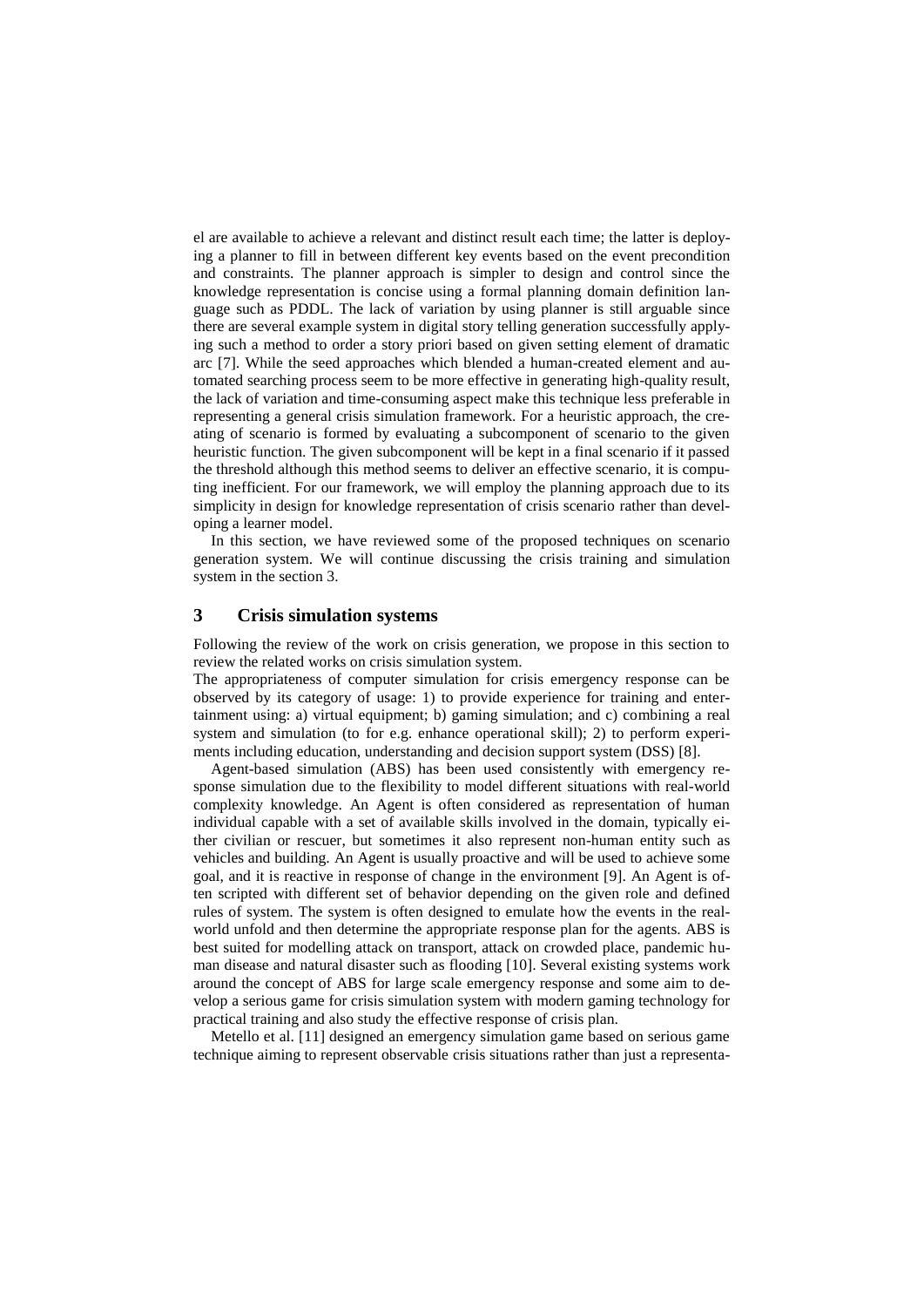tion of crisis in the learning game. This system helps to demonstrate an emergency plan in finding a flawed procedure during any given scenario such as oil leakage by allowing the trainee to interact with a simulation system which events has been fired to the world environment over time and providing a feedback by rendering the effect on the screen.

Schoenharl et al. [12] demonstrated simulation of a multi-agent system WIPER (wireless integrated phone-based emergency response) corresponding to real GIS visualizing geographic terrain with each mobile phone users having a movement activities tracked by tower cellular segments in the area for a real-time response. A realtime data source provides real-time data regarding cell-phone usage from cell-phone providers. Using a historical data source (a repository of normal cell-phone usage), a detection and alert system detect possible anomalies in cell-phone usage patterns. The system also operates by taking a batch of different agent movement activities for simulation aiming to mimic the crisis event which are: 1.) a flee event where every agent move away in disturbance; 2) a flock event where agent is trying to move as a mob (grouping); 3) a jam event where each agent is moving toward their specific goal but is constrained as in traffic jam. Their system can simulate a density of agents as population and measure traffic activity which represents the actual cell segment for a better understanding of the crisis situation.

Saoud et al. [13] describe a multi-agent based approach for modeling a simulation (SimGenis) to design optimal, efficient, and appropriate rescue strategies, based on the initial state of victims, number of rescuers, and method of communication between rescuers (electronic or paper). More precisely, the aim of the research was to determine how the response to a dynamic large-scale emergency depends on the use of a centralized and decentralized collaborative rescue strategy with applying heuristic algorithm on each agent and component of the simulator while testing using seven configurations with 300 agents for victims and rescuers. The optimal response for the simulation is derived from the total number of victims, initial state of the victims and the total number of rescuer (doctor, firefighter, and nurse). The results from the study states that there is no best unique rescue scenario and it is hard to predict depending on the disaster characteristic.

Takeuchi [14] introduced a Robocup Rescue which is using the 1995 Kobe earthquake as the original test scenario. The system is aiming to represent the disaster situation sensory information then to incorporate the agent-simulation system to mitigate disaster and encourage large scale research collaboration by holding an annual competition since 2001. The response is based on optimization of the design and implementation of better action selection method to maximize the objective function regarding the number of individual, proportion of remaining health to initial health point, and proportion of unburnt area of building. In addition, with the nature of multi-objective in crisis response, a vector-based score has been proposed to compare different responses strategies [15].

The AROUND project: Adapting robotic disaster response to developing countries [16] introduced the use of robots for observation task by the information gathered by robot is fed to spatial decision support system (SDSS), which uses agent-based model to predict the outcomes of possible course of action by human rescue teams. In AROUND, optimal agent behavior mimics that of the real-world rescuers they represent. The test scenario being used is modeled after an earthquake in the city of Hanoi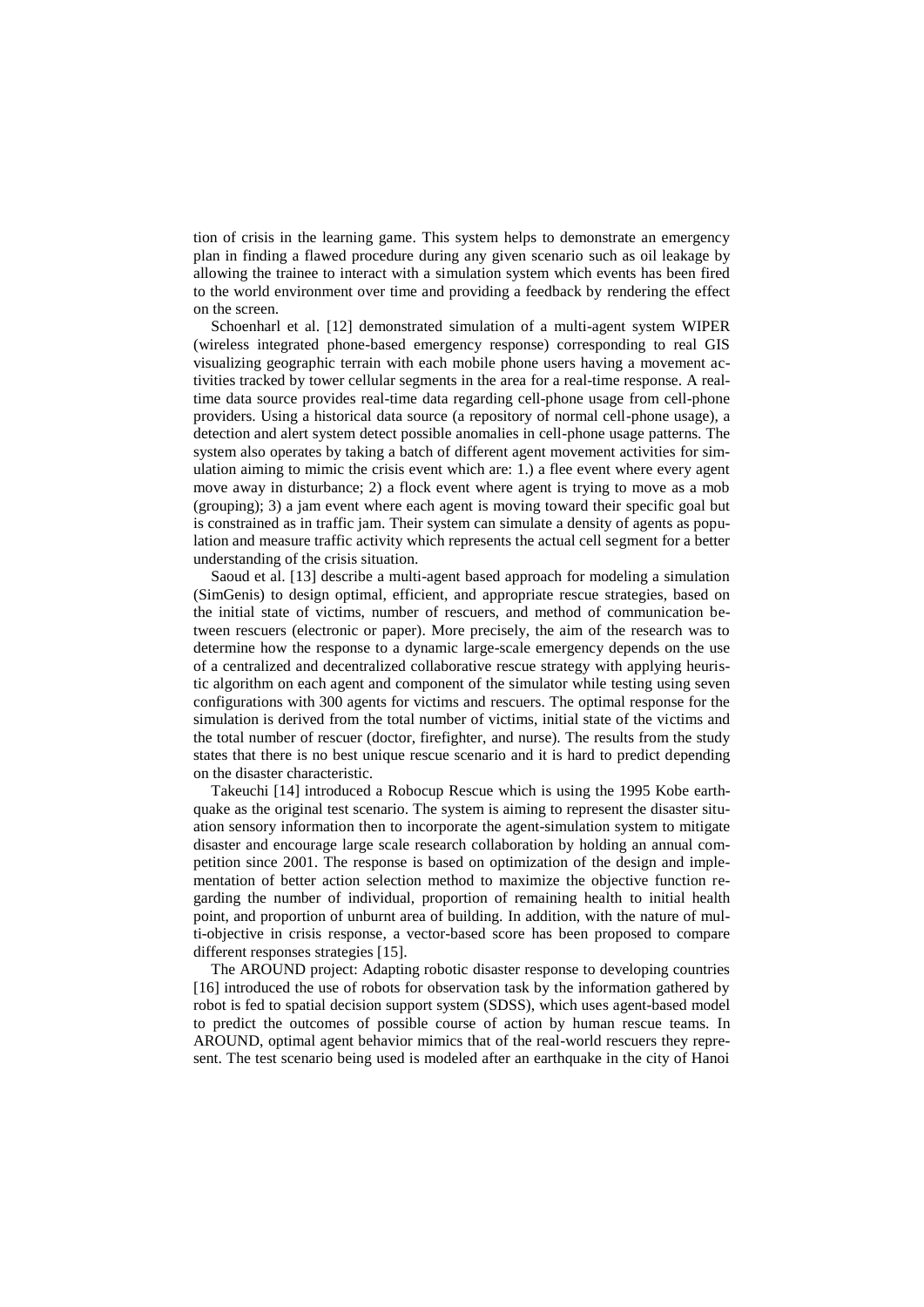(Vietnam) from 1935 and 1983. The project has some similarities to Robocup Rescue in the deploying a usage of robot in order to reducing a disaster damage in developing country. In AROUND, behavior is also modeled using a parameterized utility function, which is used for action selection and has similarity to real-life behaviors.

PLAN-C (planning with large agent-networks against catastrophes) is also another ABS developed to predict the behavior of individual and collectively in large-scale emergency such as terrorist attack [17] [18]. The simulation scenario is modeled after a possible terrorist attack which simulates the first 50 hours following a Sarin chemical attack on Manhattan Island. The emergency response is represented as finding a solution to a multi-objective optimization problem (MOOP) since there is no best single optimum solution in the nature of disaster. The Pareto-optimal trade-off between different parameters is being discovered. The parameters being observed can be varied such as hospital resource level (consumable such as drug and medicine; recoverable such as bed and personals). The result is that increasing the number of resources will rapidly reduce the fatalities; however, up on passing some thresholds, the fatalities will not lessen even with more resources available. Still, the system provided an analysis result of civilian behavior on attending the nearby hospital regarding the effectiveness of hospital to admit and release the appropriate number of patient to reduce the most fatalities.

EpiSimS [19] [20] is also another ABS developed to study the optimized parameter of resource and procedures in a simulated SmallPox attack model and influenza outbreak. The analysis result from the simulation is that the rate of death is directly influenced by how quickly the infected patients can isolate themselves from the rest of population (society). Whereas, the study of deploying an official response such as mass evacuation, vaccination and quarantine to control the spread of smallpox is less effective on the rate of death.

From reviews, the proposed crisis simulation systems are aiming to train and study the effective result of deployed procedures during an emergency situation. The agentbased model is a core component to represent a complex and realistic system in the occurring crisis by modeling an agent with corresponding roles such as victim, crisis personal and facilities. The multi-objective optimization search is a common approach to investigate a best trade-off response to reduce the fatality or damage. The test scenario usually model after the large scale crisis occurred in the local region of the project. In this section, we have reviewed some of the proposed system on emergency simulation systems. We will continue discussing the overall of crisis framework in the section 4.

# **4 Discussion on Crisis Simulation Framework**

So far in the available literature, there are several similarities in the development of a crisis simulation framework regarding the preparation stage. The majority of the simulation system aim at representing the real-word knowledge then reproduces the crisis scenario based on historical records for devising a better decision support system and plan; and also to train the crisis personal for any upcoming event for a proper response.

During Real-time crisis situation, simulation framework such as WIPER applies the mobile network GIS information system to provide a realistic and real-time re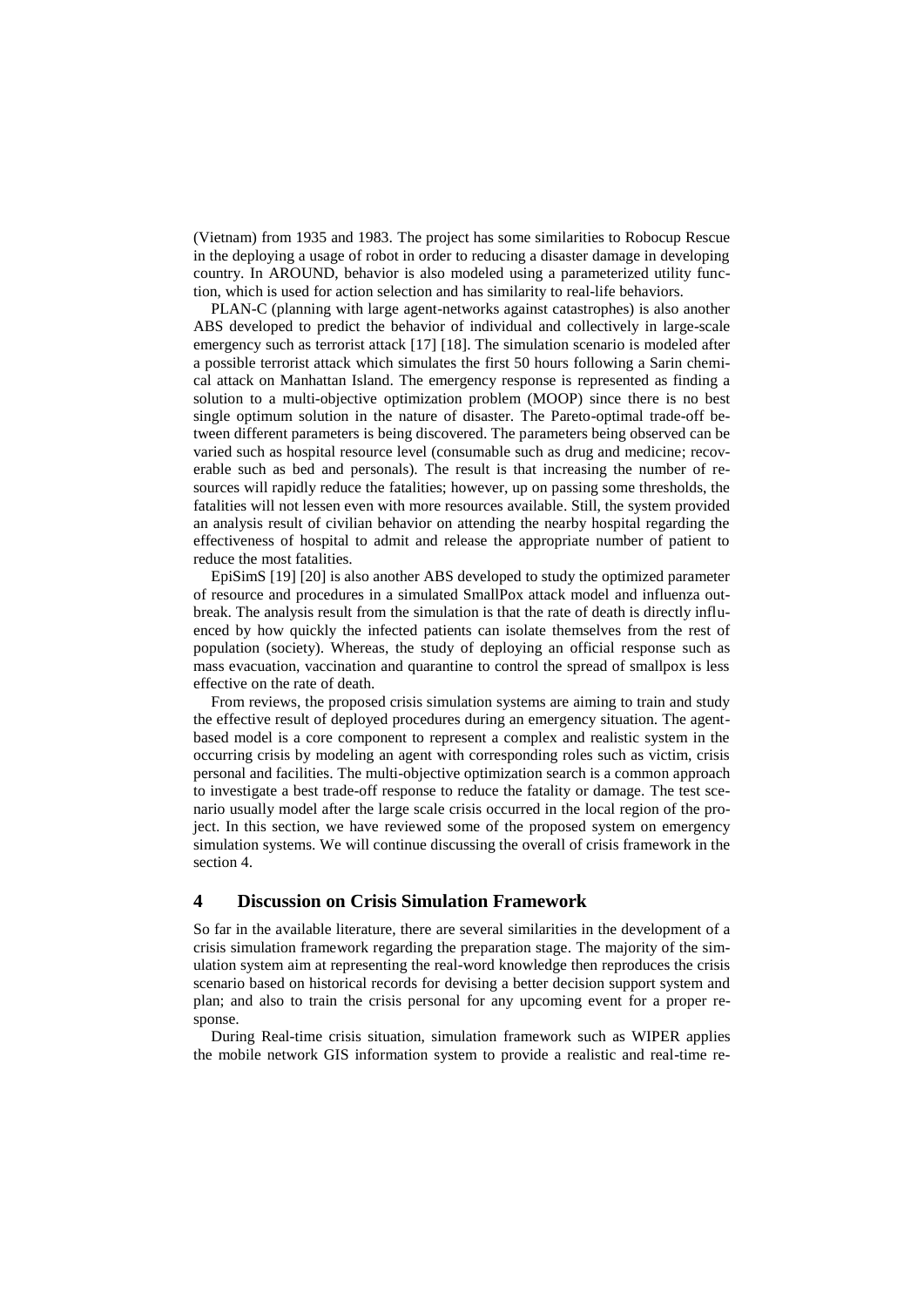sponse for decision support simulation. Also for the preparation of study of crisis events by varying the different resource level, system such as PLAN-C can provide an analytical study of improved response on investigating some component of behavior. In addition, a new behavior which is not constrained to be human resemblance can be investigated as to maximize the evaluation function in Robocup Rescue. The similarities is that each simulation system is deployed using the agent-based model framework to simulate the behavior of individual such as victim and crisis personal (e.g. firefighter, doctor) then measure the parameter of objective function such as fatality rate as utility. The algorithm is often based on optimization of the objective function to derive a best trade-off practice of parameters on resource and procedures. The representation of world environment is often in a form of grid of cells such as in SimGenis and PLAN-C but later on the requirement to achieve realistic simulation it was necessary to incorporate GIS information input.

The simulation system can also benefit from deploying a scenario generation procedure. Each type of real-world complex situation requires a large and, sometimes, inaccessible information. In order to prepare and study a generic crisis and disaster situation from small-to-large scale, the procedural generation of scenario is desirable. In training, the procedural generation of scenario is still being an active study area. There are several common techniques on the process: *Seed approach* which blends the human generated sub-scenario with an automated system to append and manipulate the sequence of events for more variability such as SimGen, and is also a distinct method to derive a quality scenario. *Planning*, by using planner to fill in the inbetween event from each key constrained events, is also a concrete method for generating consistent scenario since the domain knowledge is being scripted into the available condition of planner actions which also share similar usage in digital story telling system [7]; *Functional-L system*, with a requirement of developing a subsequent set of rule for conducting a scenario, the difficulty may rely on how to identifying rules that would produce a suitable set of scenario with varying result.; and *a generic optimization approach,* algorithms that apply mutation and cross-over to the human generated sub-key events to obtaining a unique scenario result based on the specific given parameter and learner model as fitness evaluation function.

Although, there is no distinct best solution on how to generate crisis scenarios, there are desirable components that the automated generation system should provide: 1.) To allow scenario generation to operate with different simulation platform using a general data representation such as XML; 2.) To incorporate an external simulation model knowledge such as fire, flood, epidemic and weather (e.g. tornado and earthquake); 3.) To generate the scenario based on GIS vector information which would be sufficient to represent the environment of complex real-world problem; and 4.) To allow interaction with user during a generation process and provide accurate desirable result during generation and evaluation of scenario.

While there are different techniques in generation of scenario and simulating of crisis situation, there is not much novel solution to combine both processes and to derive a desirable scenario content which is also being validated in the simulation framework. In next section, we propose a scenario generation framework based on the JADE multi-agent architecture which is aiming to incorporate the scenario generation technique and crisis simulation agent-based model into a unify system.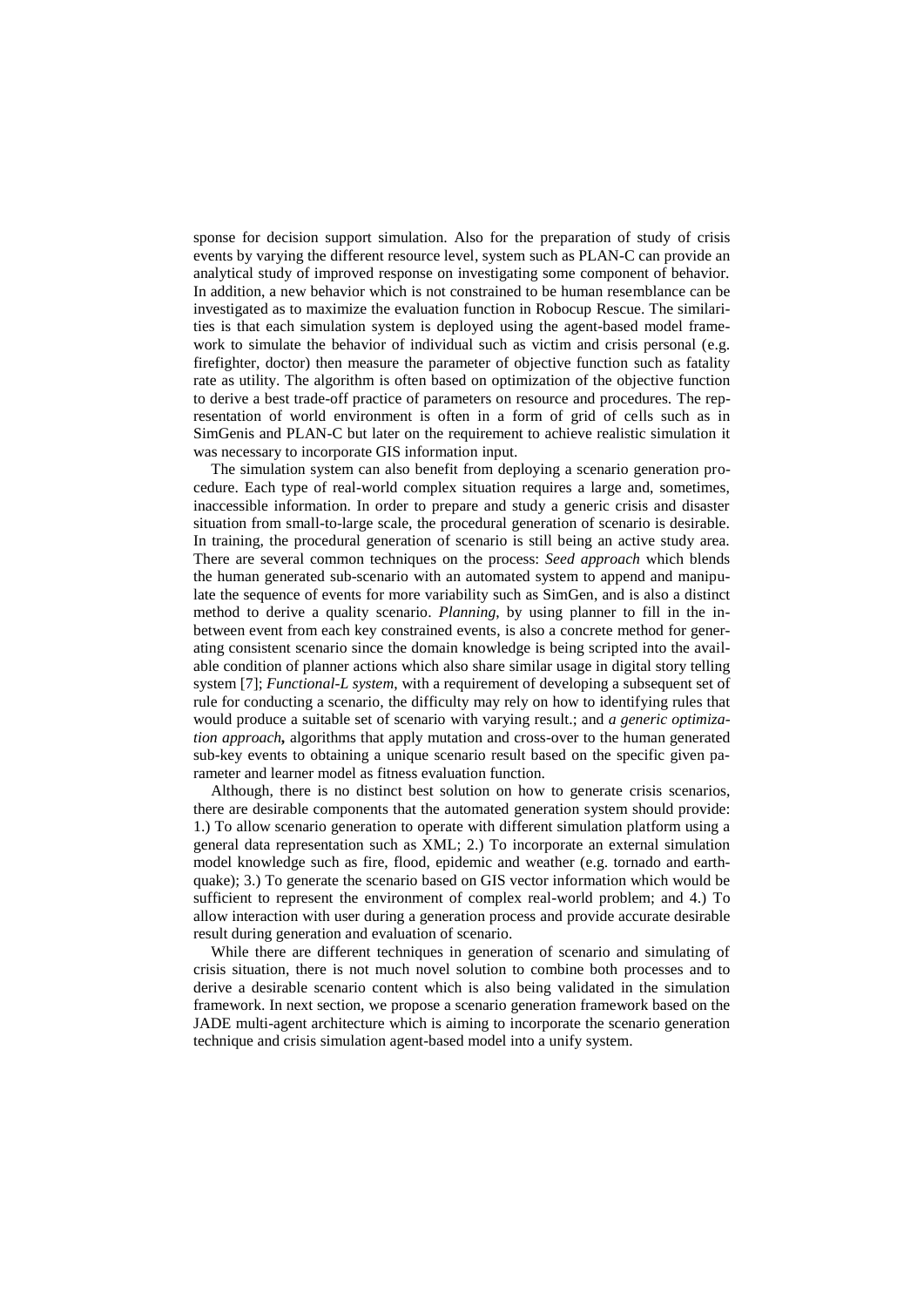# **5 Crisis Scenario Generation System Framework Design**

The crisis scenario generation framework is composed of many components. Figure 1 represents a high level architecture of our crisis scenario generation framework. In the following section, we will introduce these components respectively.



**Fig. 1.** Crisis scenario generation framework architecture

#### **5.1 Parser Component**

Setup information including different scope of scenario world location, available resources, possible set of actions, constraints, possible set of events' description, and related configuration keys. The purpose of this component is to parse the necessary files to initializing the base representation of the system world environment. Moreover, it is possible to create an API for importing a world-setup from different framework. This feature will be revisited in the later stage of development.

#### **5.2 World Environment Manager Component**

The world environment manager has the main task to handle the representation of centralized scenario world scene. It is responsible to maintaining the knowledge of the world stage based on any change from agents' actions or event triggering. It also allocates the information regarding the current situation in a scenario to agent manager with planner instance. Moreover, the world environments will coordinate and respond to agent's request for executing an action in the environment. Any conflict from agents' request will be resolved via this module rather than direct negotiation between each agent. In implementation detail, World Environment Manager may be operating as central agent which stores the world environment data structure and allow the execution of an action to manipulate the existing object variables in environment.

The sub-components of world environment manager are described as in the following:

 **World Scene**: The world scene component will hold the list of scenario knowledge and available resources in the current environment state of the world regarding the setup location and being updated by incrementing time steps. It is a central data structure which allows allocating of world stage knowledge into any requested component.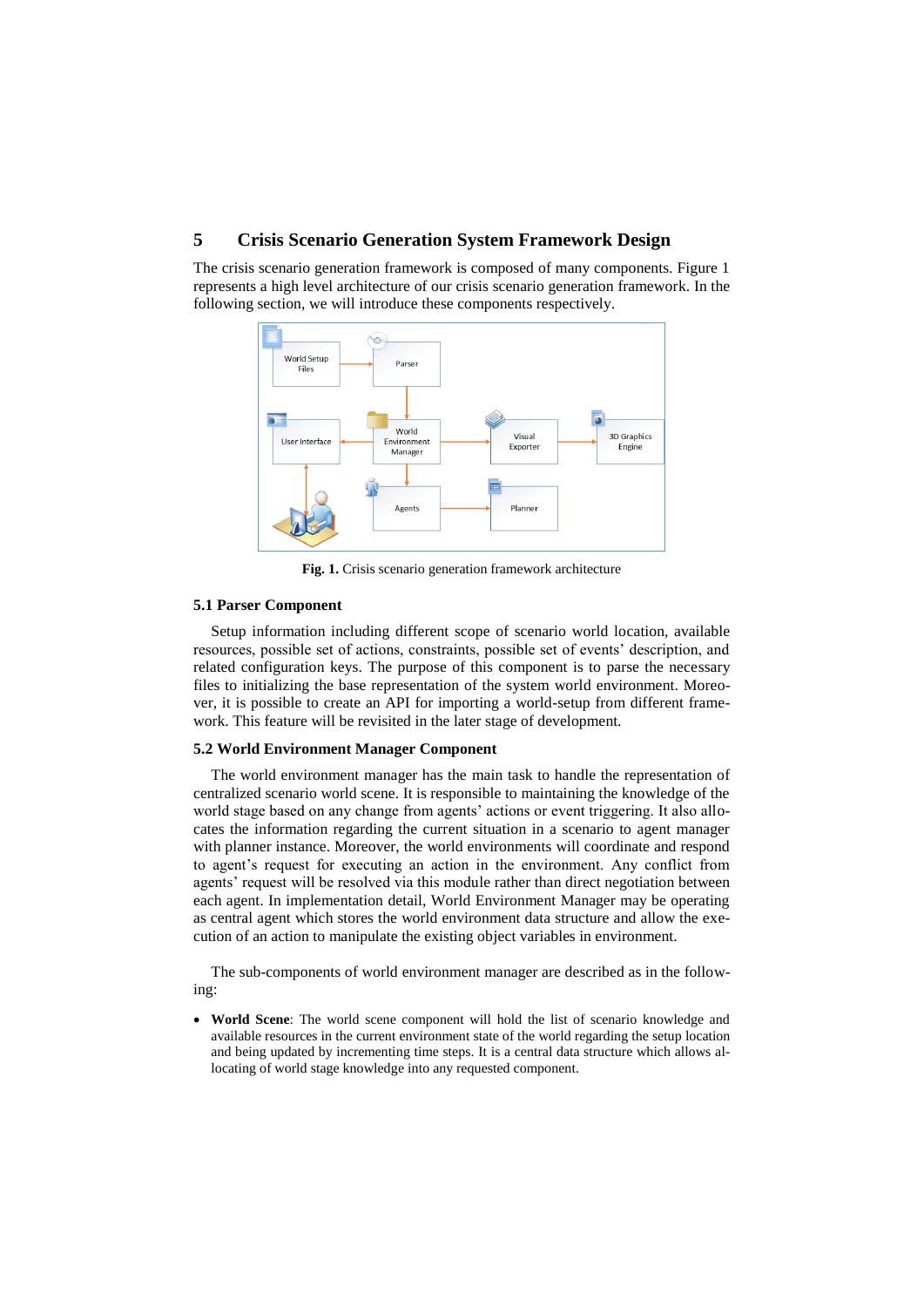- **Event Manager**: The event manager component utilizes a pool of events with probabilistic model. It fires a sequence of events to conduct the scenario incident, which can be deterministic to representing a cascading effect of specific real-world situation depending on the proper setup files. This component will be directly monitoring the world scene and its incident world event will be allocated with corresponding world-scene information to the requested agent.
- **Time Manager**: This component handles keeping track of the time in the virtual simulation for conveniently synchronizing and calculating the action duration.
- **Action Capability**: All possible agent actions will be stored in this module with their specific precondition to execute such as requester role, available resource condition, and time duration.
- **Statistic and Evaluation Manager**: This component will keep statistic result data regarding each crisis incident in the generated scenario according with its executing plan providing a mean to evaluate the utility from outcome of different plan or decision.
- **Output generator**: It generates the human readable representation of the current world state for being used in report and interacting with user
- **History Manager**: the history component will keep track of actions requested in each state of the world with meta-data for respective results in the world scene. This component served as an optional module to load/rollback the specific checkpoint of the world state which will contribute into framework novelty later on.
- **Conflict Manager**: The conflict resolver component will have an authority in resolving the conflict between agents' request. Currently, every action is not generated as a partial-order plan so there is likely to have no conflict. However, the necessity to have a dedicated component will become handy in extending the feature of framework.

#### **5.3 User Interface**

 Current world information sent from the world manager output module will be displayed in this user interface component. User can observe the development of generating scenario step-by-step in a sequence of narrative log text. However, the current design does not focus on visualizing the virtual environment to the user via this channel directly. User may use this component to configure the option of the scenario setup before starting the actual simulation and also assign a preference choice for agent decision making if applicable.

#### **5.4 Agent Component**

The framework will elaborate the world scene and scenario by applying a multiagent framework solution as each agent represents an actor in the scenario. In general, crisis management situation normally includes different tiers of decision making chain of command and, sometimes, crisis scenario can be represented in according to different scope of scenes whether a city-area event or in-a-building floor layout scene. To address this model, agents may be allocated into separated level of abstract representation which can be defined as crisis manager, crisis facility/station, and crisis personal team. The hierarchy in chain of command will be deployed from manager to personal tier respectively. A simplify assumption will be made to indicate an actual sequence of agents' behavior, which greatly reduces system complexity. The representation of agents' type is described as in the following:

 **Decision Making Agent (DMA)**: This agent acts as a high-level decision making unit, crisis manager. In general, the decision-making agent, crisis manager, will be equipped with an in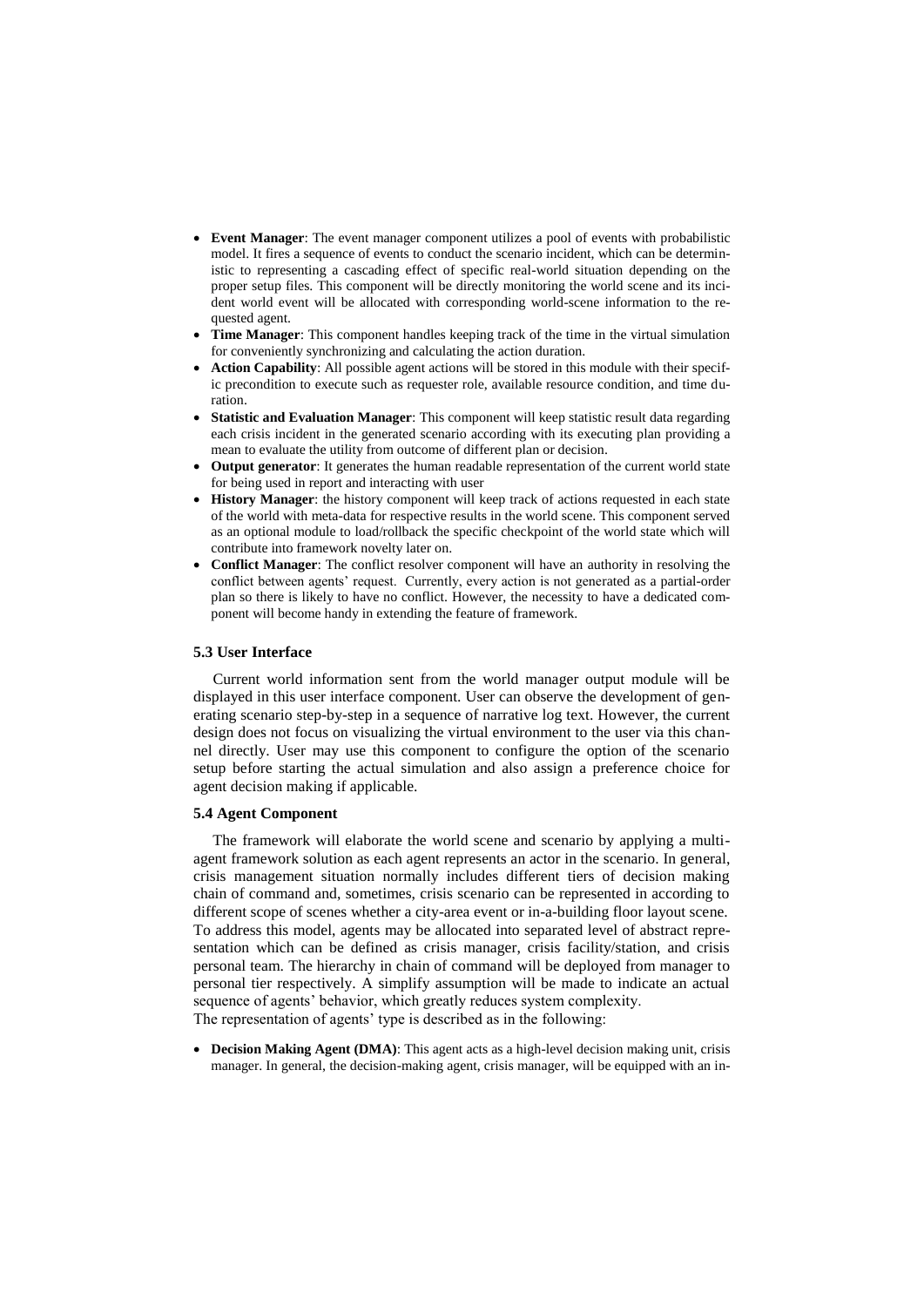stance of planner to generate plans according to the given world state and event notified from world environment manager. While using utility function preference, High-level plan will focus on allocation of resource, task assignment, optimization then being sent to control agents.

- **Control Agents (CA)**: Control agent represents a facility unit, crisis facility. Being allocated the resource and task from DMA, this unit may evaluate resources with the given task in the case that the additional resource is required. If applicable, CA instantiate a field agent unit with setup of necessary resources and task.
- **Field Agents (FA)**: This agent represents personal teams with resources. FA will perform direct request to execute an action with a world environment manager component.

Both CA and FA will use planner instance to perform planning with different level of scope from DMA, which focuses on essential actions that allow them to solve the given task. In addition, the agents will not directly negotiate between each other but directly report the result of current active action and its success or failure to the higher-tier agent then wait for further instruction. This allow the decision making agent to clearly monitor the assigned action's outcome. If there is a failure in the assigned action, it can evaluate the current situation and apply replanning algorithm if applicable.

Agents will be developed on top of JADE, multi-agent framework using standard agent communication language, ACL [21]. This technology will provide ease of message transferring and scalability as agents can be host on different machines on a distributed system.

### **5.5 Planner**

 Planner component allows the generation a plan consisting of sequence actions related to a given world state, allocated resources, and possible actions. This world information must be preprocessed into PDDL format then being stored in the local KBS of the Planner. The external planner instance will be deployed as in the current state to fasten the development of framework. We currently select a planner using forward chaining state space search to reach a goal with heuristic function, FF\_Metric [22]. The constraint in resources, agent's actions, and goal's condition will be defined and solved as a constraint satisfaction solution [23].

It is important to note that there is no permanent decision on selecting a planner which can be revised in later stage. In the future work, this component may be designed with new algorithms providing better flexibility in creating a crisis plan with PDDL4J Library. Monitoring algorithm and replanning algorithm are currently designed to handle execution of plan list resulted from a planner in general. Further design will include time duration boundary variable to provide more realistic replanning approach with dynamic and changing real-world situation. Figure 2 depicts the planner architecture.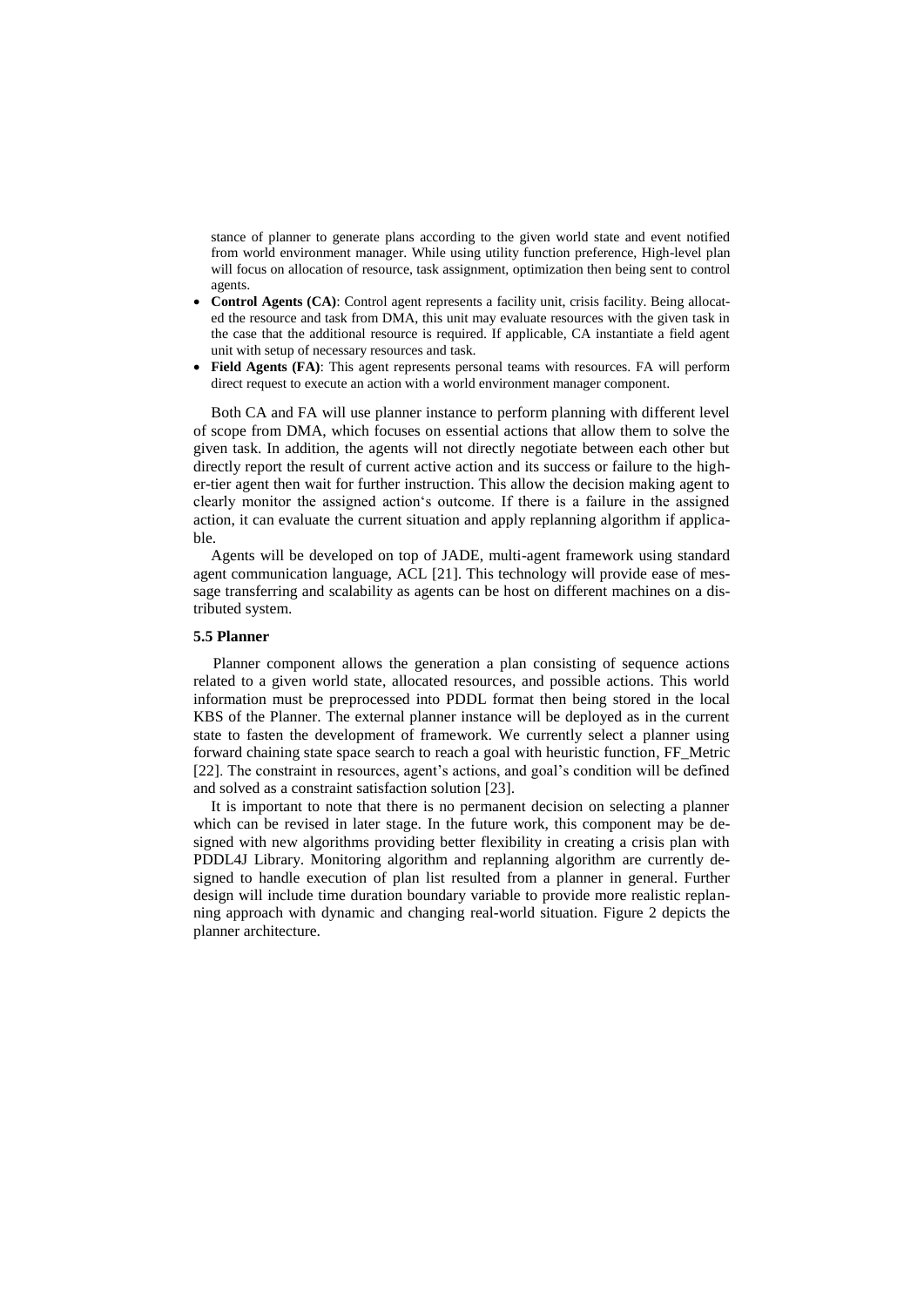

**Fig. 2**: Planner Architecture

#### **5.6 Visual Exporter**

 This component will be used for the frameworks with external graphics engine. The information of world representation must be formatted into a common data extension such as XML or COLLADA, which can be efficiently parsed for visualizing purpose later on. In the early state of current design, exporting data should contain a data structure representing each simulation step of world scene state. In future extension, the framework may import a world data then generate an incident event scenario with a sequence of solution plan. This information may be exported into game engine to use as a sequence of event simulation rather than one-time step of world scene.

#### **5.7 3D Graphics Engine**

 This component aims to demonstrate how the frameworks can connect to external 3D graphics engines such as Unity3D and other similar engines. The crisis scenario simulation will be represented as 2D or 3D visual data in which the graphics representation of each element can be mapped from exported data of the world scene. This component is currently an optional extension upon completing the final implementation. Directly establish a socket communication with the 3D engine may be tested for real-time performance evaluation.

## **6 Framework scalability evaluation**

Currently, the proposed framework is in an initial development stage, the core components involving world environment, agents, and planning have been implemented. We summarized an evaluation in this section.

To test a performance and scalability, we proposed increasing number of active agents in the system while measured a total duration to solve the given scenario tasks and a plan generation time For Testing scenario, we implemented a basic firefighter domain which describe fire situation where a world object is set *on-fire*. There are 4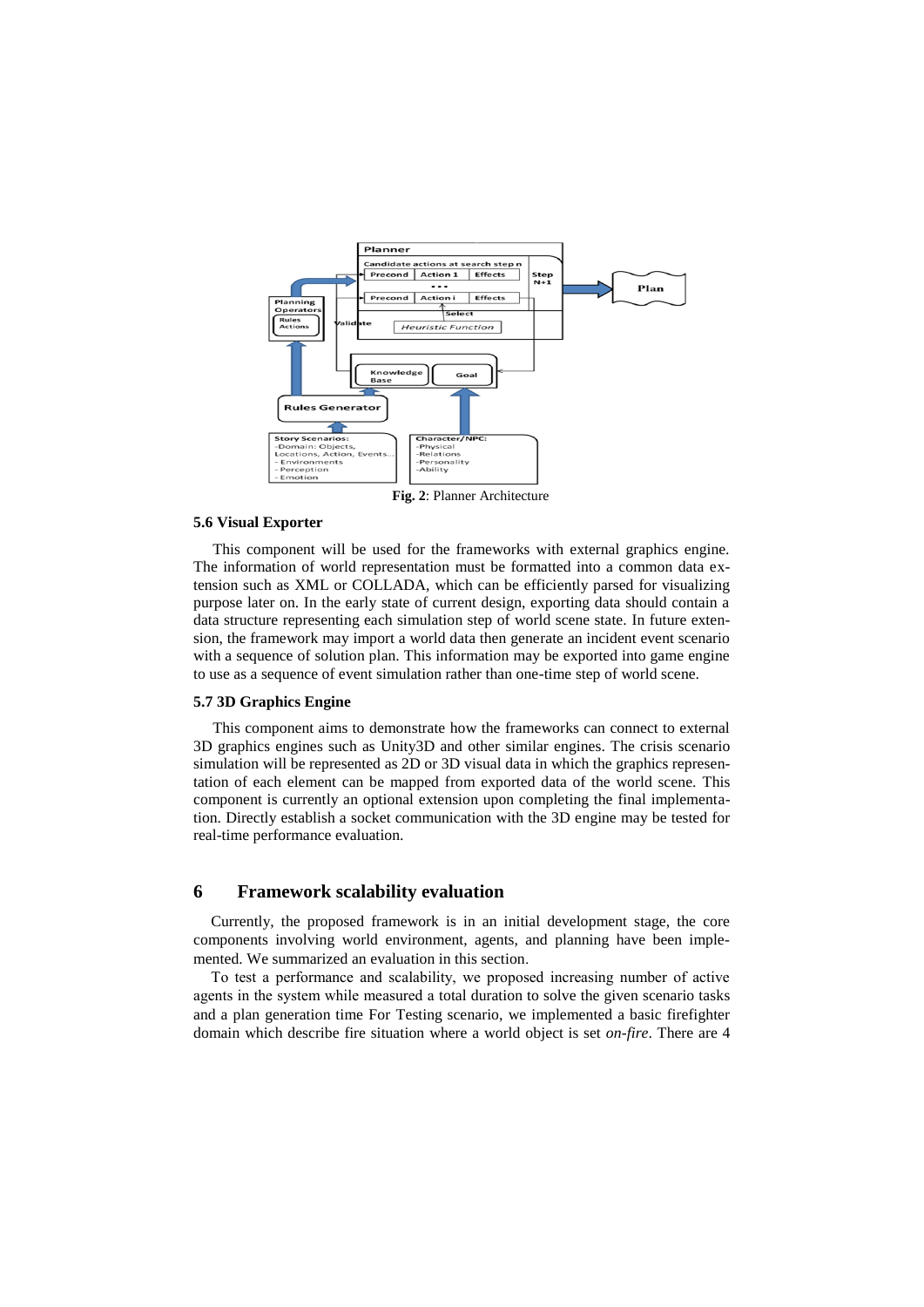basic operations which are *move-to*, *pick-up-a-supply*, *extinguish-a-fire* and *rest* while there are only one type of actor and facility, fireman and firestation

The number of agents are instantiated with a scene of fixed size world objects in a single event. The time reported are run in a Laptop with Core i7-5500U @2.40GHz, 2 Cores with RAM 16GB (10GB Available), and Window 10.

Our result are illustrated in Figure 3. We test initially with single agent and then 2, 5, 10, 20, 30, 50, 100 respective in simultaneous instantiation to solve a world-event problem with 20 *on-fire* objects.



**Fig. 3**: Computation time of simultaneously solving a world event

The result indicates that increasing the number of agents will require more time due to the fact that they generated more collision in action execution in the environment such as trying to execute an action on the same object. Only one agent will success while another fails triggering replanning process. This situation may lead to studying of opportunistic competition between each agent and invention of more efficient planning and replanning algorithm for multi-agent system.

Currently, the evaluation is based on a single machine rather than hosting an agent on different machines communicated on JADE environment which could improve stability and reduce execution time in larger world setup.

The re-evaluation will perform after the implementation of command-tier agent such as fire station to simulate resource management environment in future version.

# **7 Conclusion**

In this paper, we discuss a review on existing work regarding automated scenario generation technique and related crisis simulation framework then present a design of crisis scenario simulation framework developed on top of open multi-agent framework such as JADE to provide a new solution incorporating techniques based on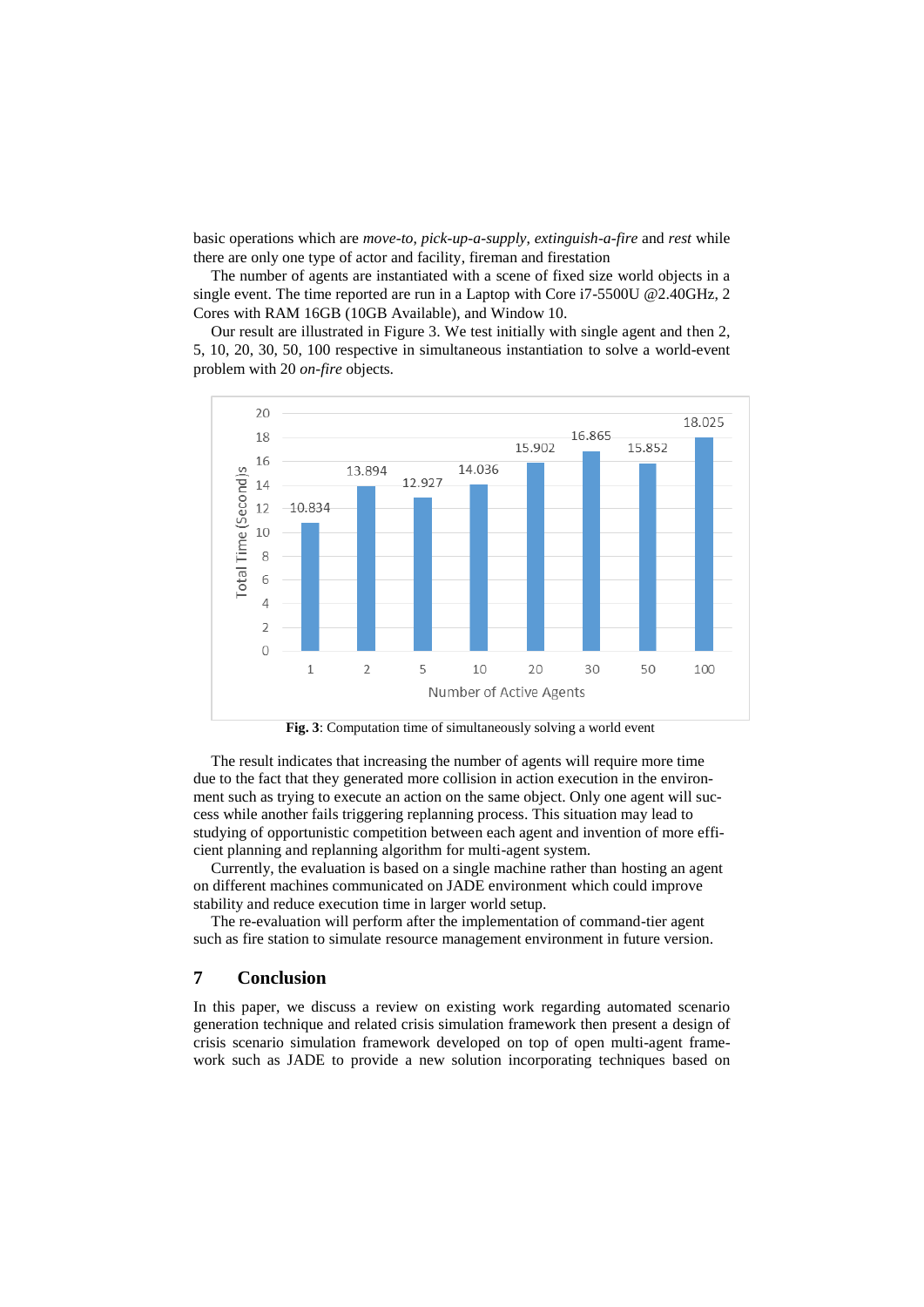planning in both area. This approach has a potential to provide a large variety of study and test environment to validate theory and plan in different situation on across domain especially crisis management. Further, it will allow the evaluation of trade-off between each decision on different perspective as stated in separated tiers of agent. While in regarding the scalability problem for simulation, the multi-agent framework enables a larger scale of computation with connecting more platforms as a container to the environment;

In the future work, we will continue the implementation of base simulation framework and provide more evaluation on result of different scenario setup with different tiers of agent. We will also develop an automated scenario generation on top of the simulation framework to validate and provide diversity of representation of crisis scenario.

#### **References**

- 1. Walker, W. E., Giddings, J., & Armstrong, S. (2011). Training and learning for crisis management using a virtual simulation/gaming environment. *Cognition, Technology & Work Cogn Tech Work*, 13, 3, 163-173.
- 2. Zyda, M. (2005). From visual simulation to virtual reality to games. *Computer, 38*, 9, 25-32.
- 3. Hullett, K., Mateas, M. (2009). Scenario generation for emergency rescue training games. *4th International Conference on Foundations of Digital Games* - FDG '09.
- 4. Grois, E., Hsu, W. H., Voloshin, M., & Wilkins, D. C. (1998). Bayesian network models for generation of crisis management training scenarios. In *AAAI/IAAI*, 1113-1120.
- 5. Martin, G., Schatz, S., Bowers, C., Hughes, C., Fowlkes, J., Nicholson, D. (2009). Automatic Scenario Generation through Procedural Modeling for Scenario-Based Training. T*he Human Factors and Ergonomics Society Annual Meeting*. 53, 1949-1953.
- 6. Zook, A., Riedl, M. O., Holden, H. K., Sottilare, R. A., and Brawner, K. W. (2012). Automated scenario generation: Toward tailored and optimized military training in virtual environments. *7th International Conference on the Foundations of Digital Games*.
- 7. Porteous, J., Cavazza, M., & Charles, F. (2010). Applying planning to interactive storytelling: Narrative control using state constraints. *ACM Transactions on Intelligent Systems and Technology 1*, 2, 10.
- Ören, T., Longo, F., (2008). Emergence, Anticipation and Multisimulation: Bases for conflict simulation. *20th European Modeling & Simulation Symposium (EMSS),* 546-555.
- 9. Wooldridge, M., Jennings, N. R. (1995). Intelligent agents: *Theory and practice. Knowl. Eng. Rev. 10*, 2, 115-152.
- 10. Challenger, R., Clegg, C. W., Robinson, M. A. (2009). Understanding crowd behaviours: Simulation tools. U.K. Cabinet Office.
- 11. Metello, M. G., Casanova, M. A., & de Carvalho, M. T. M. (2008). Using Serious Game Techniques to Simulate Emergency Situations. In *GeoInfo*, 121-182.
- 12. Schoenharl, T. & Madey, G. (2011). Design and implementation of agent-based simulation for emergency response and crisis management. *Journal of Algorithms & Computational Technology* 5, 4.
- 13. Saoud, N. B. B., Mena, T. B., Dugdale, J., Pavard, B., & Ahmed, M. B. (2006). Assessing large scale emergency rescue plans: an agent based approach. *Int J Intell Control Syst*, *11*(4), 260-271.
- 14. Takeuchi, I. (2005). A massively multi-agent simulation system for disaster mitigation. *First International Workshop on Massively Multi-Agent Systems I (MMAS '04), Springer, Berlin*, 269.
- 15. Siddhartha, H., Sarika, R., Karlapalem, K. (2009). Score vector: A new evaluation scheme for RoboCup Rescue simulation competition.
- 16. Boucher A., Canal, R., Chu, T., Drogoul, A., Gaudou, B., Le, V., Moraru, V., Van Nguyen, N., Vu, Q., Taillandier, P. (2009). The AROUND project: Adapting robotic disaster response to developing countries. I*IEEE Workshop on Safety, Security & Rescue Robotics, Washington, D.C*., 1-6.
- 17. Mysore, V., Narzisi, G., Mishra, B. (2006). Agent modeling of a Sarin attack in Manhattan. *First International Workshop on Agent Technology for Disaster Management*, 108-115.
- Narzisi, G., Mysore, V., & Mishra, B. (2006). Multi-objective evolutionary optimization of agentbased models: An application to emergency response planning. I*Computational Intelligence*, 228-232.